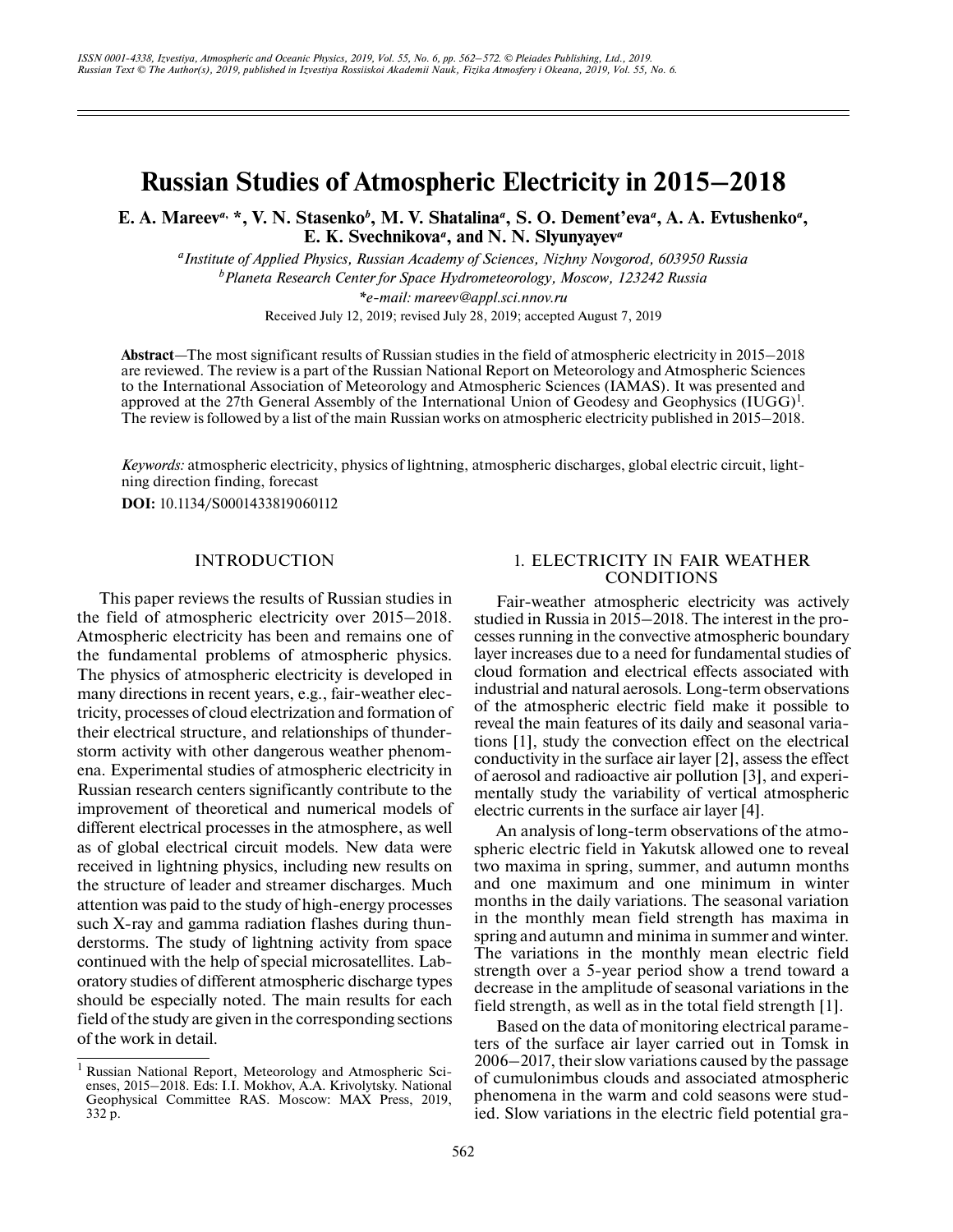dient were statistical analyzed. The distribution of the total duration of the slow variations in the potential gradient was shown to be described by the power law. The resulted distribution is approximated by two sections in the warm season and one section in the cold season [5].

Regularities in the diurnal dynamics of the scaling and energy characteristics of the aeroelectric field under different states of the surface air are revealed in [6] based on field observations. It is shown that shortperiod aeroelectric pulsations in the frequency range Δ*f* = 0.001–1 Hz are self-similar and have the fractal dimension  $D = 1.1 - 1.8$ . Regions with intermittency have been found in the time intervals characterized by a change in the stratification of the atmospheric boundary layer. It is shown that the intermittency of the aeroelectric field is characterized by multifractality with the spectrum width far zero, a non-Gaussian distribution of field increments, and a change in the spectral density from  $\sim$ 2.3 to  $\sim$ 4 for  $\Delta f$  = 0.01–1 Hz.

The solar activity effect on the electric-field variations in the surface air layer was studied. The manifestation of the Forbush effect in them was ascertained from atmospheric–electric observations in the high mountain Elbrus region. The relationship between the electric field and solar and geomagnetic activity was analyzed [7].

Much attention was paid to the development of theoretical and numerical models of formation of an electrode layer in the surface air, in particular, to the effect of aerosols and convection on the surface air conductivity. In [8], based on an analysis of field observations and numerical simulation results, a decrease in the electrical conductivity near the surface due to the development of convection in the atmospheric boundary layer is ascertained. It is shown that intensification of turbulence generation due to convection, accompanied by an increase in the turbulent kinetic energy and dispersion of vertical velocity fluctuations, promotes more intense vertical mixing of radon and radioactive daughter products. The variations in the electrical conductivity and strength of the aeroelectric field, determined by the radon emission, air ionization, separation of charges at electrical conductivity irregularities, and turbulent transport of radioactive elements and volumetric electric charges, are estimated [2].

An electrodynamic model of a horizontally homogeneous aerosol-free surface air layer is considered in [9–11]. The model consists of balance equations for positive and negative light ions (aeroions) and a Poisson equation. Analytical expressions are derived for stationary distributions of concentrations of aeroions, electric field, and electric charge density in the approximations of classical and turbulent electrode effects [9]. The height of the classical electrode layer in an aerosol-free atmosphere is estimated to be  $\sim$ 10 m; its structure is mainly determined by the electric field.

The strengthening of the electric field increases electrode layer height and, hence, the scale of the distribution of electric parameters. When changing to the turbulent conditions in the surface air layer, the electrodelayer height increases to several tens of meters [10]. The turbulent electrode layer height is determined by both the electric field and the degree of turbulent mixing. An increase in the external electric field weakens the turbulence effect. The distributions of the electrical parameters of the surface air layer are derived versus the aerosol concentration in the atmosphere and the degree of turbulent mixing [11].

# 2. GLOBAL ELECTRIC CIRCUIT

The concept of the global atmospheric electrical circuit (GEC) plays a fundamental role in the study of atmospheric electricity, since it unifies all electrical processes running in the atmosphere. The interest in the study of GEC has been gradually increasing in recent years. Great attention is currently paid to the numerical simulation of GEC. Input parameters of GEC models usually include the distributions of the conductivity and source current density (which represent the separation of charges inside a thunderstorm and electrified storm clouds); therefore, parameterization of these variables is the most important part of each GEC model. A new parameterization was suggested in [12] for conductivity during different stages of a solar cycle, which was used for estimating changes in the GEC parameters produced by large-scale changes in the conductivity due to the solar activity. The problem of parameterization of the current of a source representing different electrified cloud types is considered in [13]. An attempt to introduce additional source currents of seismic nature was made in [14]. The problem of agreement of theoretical predictions of the GEC parameters with observations is discussed in [15].

Much more general problems which concern the equations of GEC, where ionospheric generators and anisotropic conductivity are used, have been analyzed in [16] from a mathematical point of view. The authors show the correctness and convenience for numerical simulation of both quasistationary and stationary problems, which describe SCE with different boundary conditions. The different boundary conditions at the top of the atmosphere are analyzed in [17], along with estimation of the disturbances caused by thunderstorms at the magnetoconjugate points. The implementation of thunderstorm stresses in numerical models of GEC is considered in [18], which is especially important for the theoretical explanation of changes in GEC on the scale of 11-year solar cycles [12]. The role of the Earth's orography in the analysis of GEC is discussed in [19].

Another important field of research is the interaction of the GEC with ionospheric and lithospheric processes. The penetration of unsteady ionospheric electric fields into the lower atmosphere is analyzed in [20]. The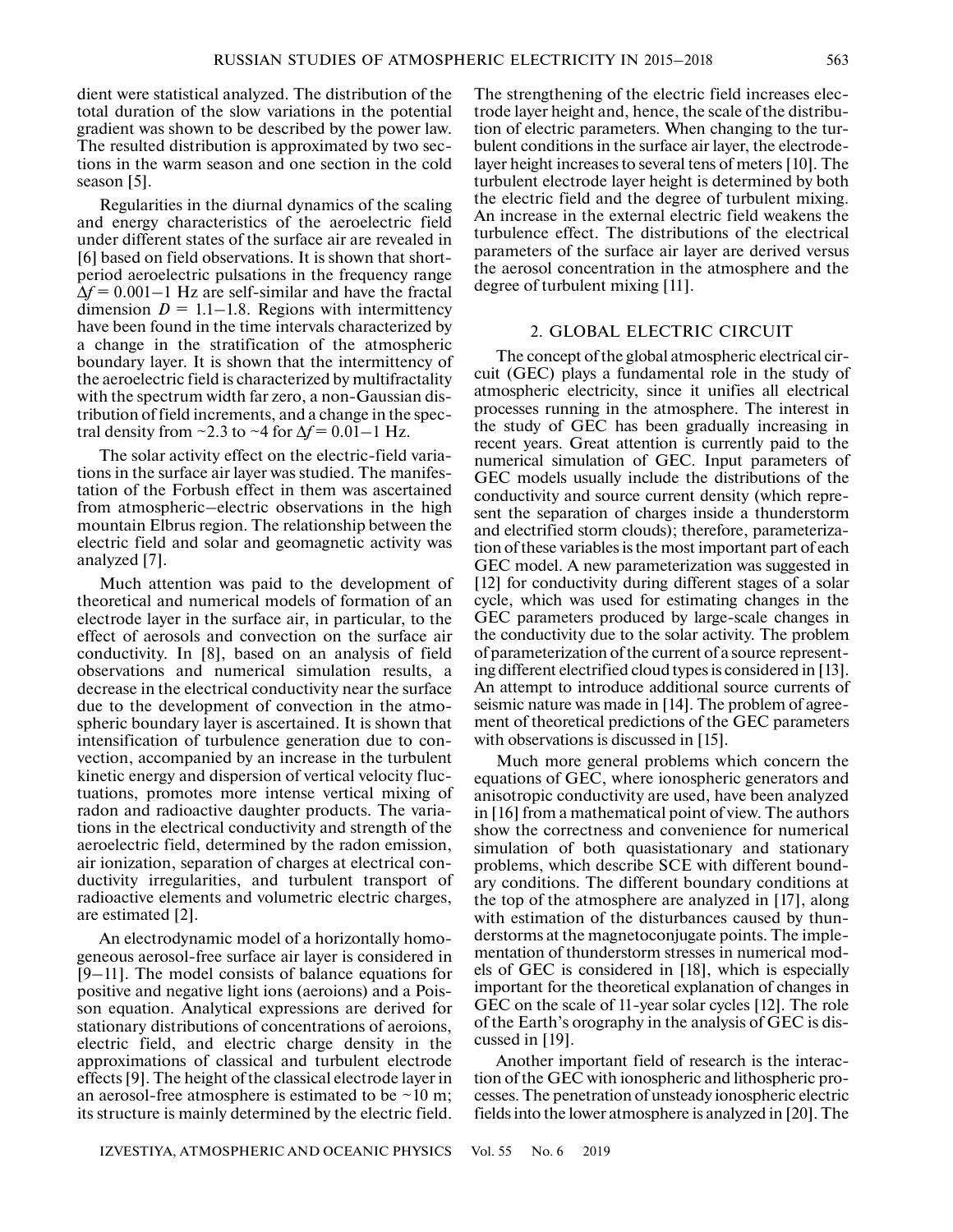related problem of simulation of penetration of an electric field from the ground into the ionosphere is considered in [21, 22]. Electric fields at ionospheric altitudes produced by thunderstorm generators are estimated in [23]. The interaction between the lithosphere and ionosphere, especially in the context of earthquakes, is analyzed and discussed in [24, 25].

## 3. ELECTRICAL PROCESSES IN CLOUDS

Describing, simulating, and observing electrical processes in clouds are an important component of atmospheric electricity researches. The study of electrical processes in clouds includes a great number of tasks, in particular, theoretical and experimental studies of the emergence and evolution of convective systems, simulation and forecast of thundercloud development, and the search for correlations between meteorological data and lightning activity.

The forecast of thunderstorm events with the use of numerical mesoscale models is one of the most important practical applications of the simulation of electrical processes in clouds. Statistical estimates of 26 atmospheric instability indices, commonly used in the global practice of thunderstorm activity forecasting, are given in [26]; a new index of thunderstorm forecast is suggested accounting the vertical wind speed component. Modern techniques for forecasting thunderstorms with the use of numerical models are also considered in [27]. The analysis of a possibility of using the lightning activity index LPI for forecasting lightning flashes in [27] shows a number of disadvantages which result in the deterioration of forecast reliability when using indirect indices. In view of this, a new algorithm has been suggested for forecasting lightning activity on the basis of direct calculation of the electric field. Characteristic values of the electrical parameters calculated with the use of the parameterization developed showed a good correlation with field-measurement data of the electric field and the potentials in thunderclouds. The results of the study of a powerful thunderstorm event on the territory of Nizhny Novgorod region on June 1–2, 2015, with the WRF numerical model and the parameterization of electric processes developed in [27] are presented in [28]. A good agreement between the radar reflectivity simulation results and weather radar data is shown, as is the correspondence of the electrical parameters calculated to the data of spaced electric field reception and detection. A model of electrization of cumulonimbus clouds is suggested in [29]; it uses the results of WRF-ARW mesoscale numerical model forecast as input data and allows predicting atmospheric electric-field parameters and comparing the forecast results with the thunderstorm foci.

The effect of thunderstorms in the Black Sea basin on the chemical composition of the atmosphere is studied in [30] in numerical simulation. It is ascertained that changes in the temperature field associated

with thunderstorm activity are higher in the continental part of the region than above the water surface. The results of a simulation of the effect of aerosol pollution of air on a thick convective cloud, its electrical structure, and precipitation are given in [31]. The authors show the effect of aerosol impurities on the dynamic, microphysical, and electrical characteristics of the cloud; a sharp increase in the total number of ice crystals and hailstones (by about 5 and 2 times, respectively); and a 1.4-fold increase in the rainfall intensity maximum and a 1.8-fold increase in the amount of precipitation. An increase in the concentration of natural aerosol with ice-forming properties changes the spatial distribution of charges over the cloud and creates an inverse electrical structure.

Experimental and theoretical studies of the processes of cloud electrization in high dust, sand, or snow flows, including the effects connected with turbulent mixing of particles, are of particular interest. A hardware complex was created for experimental measurements of fluctuations of the electric current of saltation and saltating grain concentration, as well as turbulent pulsations of the wind speed. The complex provided synchronous measurements of these parameters on a desert territory in Kalmykia [32]. Those measurements made it possible to estimate the distribution of the specific charge of saltating sand grains for the first time; it varied from 10 to 150  $\mu$ C/kg at a mean of 48.5  $\mu$ C/kg. The regularities in transformation of statistical characteristics of variations in such parameters as wind speed, concentration of sand grains, and electric current density of saltation due to nonlinear processes in the windsand flow were also ascertained. High-speed video recording of the wind-sand flow [33] revealed quasihorizontal trajectories of sand grains in the lower millimeter layer of saltation. A wind profile model was suggested for stationary saltation conditions on the basis of the results [33].

Much attention was also paid to the study of the turbulence effect on the electrization of particles in the atmosphere in 2017–2018. The contribution of turbulence into the electrization of thunderclouds and snow and dust storms was theoretically studied in [34]; a model was suggested of large-scale electric field generation in a weakly conducting medium, which contains two particle types charged by collisions. A significant difference was found between the turbulence effect in the cases of induction and noninduction charge separation. However, in both cases, turbulence induced an additional growth of the large-scale electric field in systems under study, which has a significant effect, especially in the case where the electric field strength was close to the breakdown value. Works [35, 36] are devoted to the detailed study of the turbulence effect on the thundercloud electrization. The analytical estimates performed in these works for the disturbances of electrical parameters of a thundercloud under the turbulence effects at different turbulence and hydrometeor parameters were used for improving the parame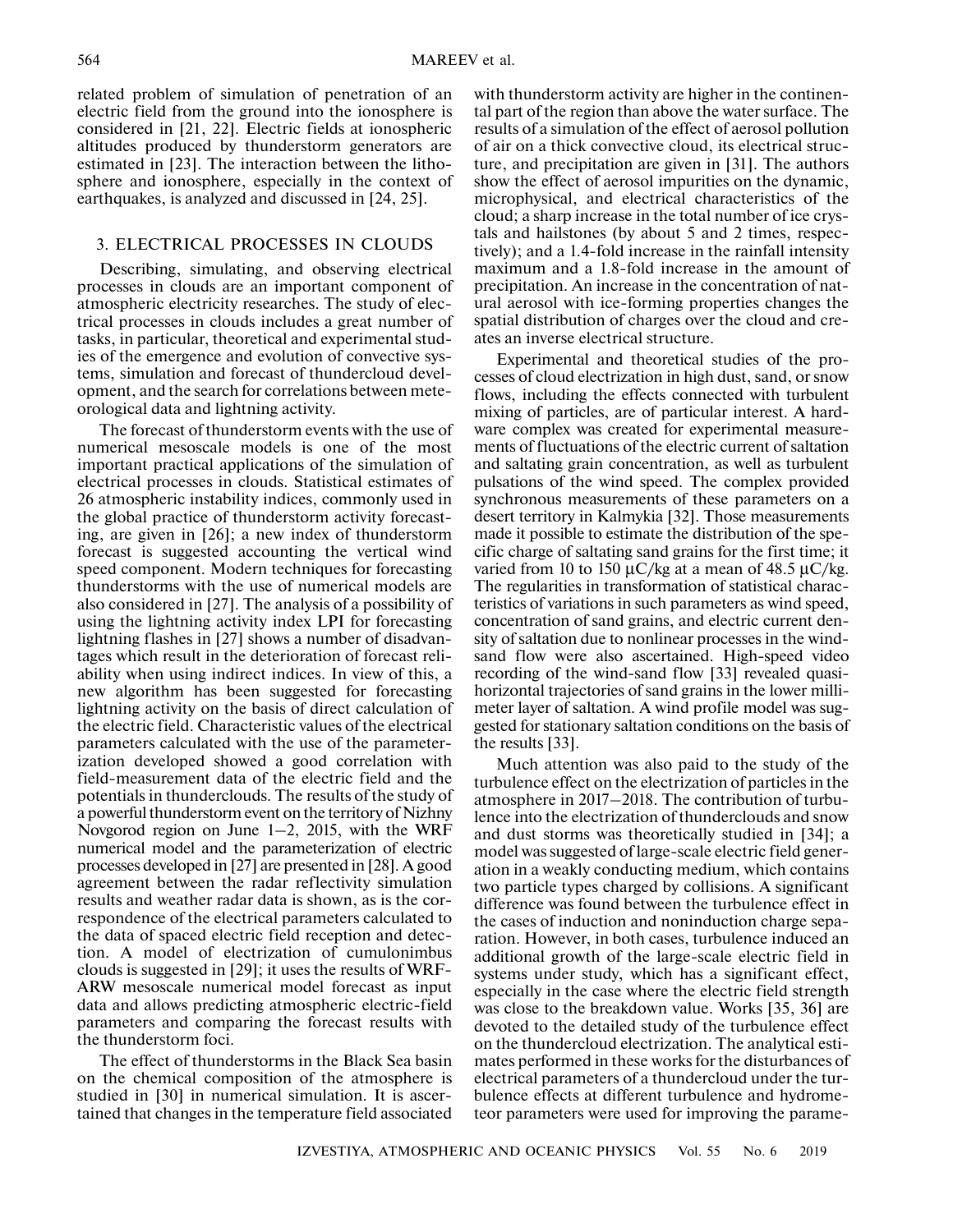terization of electrical processes and numerical simulation of thunderstorm events. The detailed comparison of the results of numerical simulation of thunderstorm events without and with accounting for turbulence effects made it possible to reveal a number of characteristic features in changes in the distributions of electrical parameters of a thundercloud.

# 4. LIGHTNING PHYSICS

Active experimental and theoretical researches in lightning physics have been carried out in Russia in recent years. Thus, experiments on the initiation of ascending and descending leaders during the development of a long spark with a high-voltage pulse voltage generator and with the help of an artificial charged water aerosol cloud were continued on the experimental site of Complex High-Voltage Test Bench of VNIITF High-voltage Research Center (Istra) [37]. Streamer flashes from steps of positive and negative leaders of a long spark were imaged in detail for the first time with high-voltage equipment (a 6-MV pulsed voltage generator) and a high-speed camera with an exposure of 0.2 ns [38]. The shape and structure of streamer flashes of leaders of both polarities are similar, in contrast to the idea about their difference which has been existed so far. The similarity of the shapes of the step channel of a positive leader and the channels of long streamers was found, which allowed the authors to suggest the hypothesis about the formation of a positive leader step in the streamer channel, in contrast to the formation of a negative leader step during the spatial leader rise [39]. In addition, detailed optical and IR images of the contact area between positive and negative leaders and the through phase were obtained for the first time on the basis of model experiments with a negative charged cloud. It was ascertained that the velocities of positive and negative leaders within the common streamer zone coincided and increased with the current strength. The results are important for the solution of fundamental problems of the dynamics during the main lightning stage [40]. A possibility of initiating electric discharges with a crossbow bolt (projectile) moving in the electric field of a cloud of negatively charged water droplets was first shown in [41].

The results of experimental studies of the formation of ascending leaders of models of lightning rods and protected objects under the action of an artificial thundercloud of negative polarity are presented in [42–45]. Two ways an ascending leader can develop are revealed: continuous and with a stop in the gap. It is found that the average current of an ascending leader in the case of continuous leader development in the gap is 1.4 times larger than in the case with a stop. It is ascertained that a counter descending leader from an artificial thundercloud generally deviates from the vertical more strongly than an ascending leader from the model of a lightning rod or object [42]. The signif-

icant effect of the shape and size of models of lightning rods and objects on the probability of their strike by a discharge from a cloud is shown. The optimal sizes of rod and cable lightning rods are estimated which ensure the earlier start of ascending leaders from them in comparison with the formation of ascending leaders from objects protected.

The analysis of some experimental data has shown the appearance of high frequencies (up to several hundred MHz) in the spectrum of signals recorded by antennas in the cases where a high-power streamer corona is formed from a part of the main discharge channel near the boundaries of the charged one and their correspondence to the cloud stage of the discharge formation [43]. It has been experimentally shown that groups of large hydrometeors of different shapes significantly increase the probability of initiating a channel discharge between an artificial thunderstorm cell and the ground, especially under the positive polarity of the cloud [44, 45]. The results can be used for the development of a technique for direct artificial initiation of lightning between a thundercloud and the earth.

The fundamental problems of lightning physics and the latest achievements of instrumental (primarily satellite) recording of discharge phenomena in the atmosphere are also actively discussed [46]. The generation of plasma formations in a thundercloud with the parameters required for the initiation and development of a lightning discharge is considered a nonequilibrium phase transition induced by electrostatic noise [47]. The dominant effect of the positively charged lower layer on the typology and dynamics of a lightning discharge in a thundercloud has been shown for the first time with the use of a new 3D model of lightning development, which includes bidirectional discharge propagation and its dynamic probabilistic branching and the possibility of a simultaneous rise and/or decay of peripheral branches; it also takes into account the evolution of conductivity, longitudinal electric field, and the discharge channel current [48].

A consistent theoretical model has been suggested for the first time; it can explain the near-lognormal distribution of peak currents in cloud-to-ground lightning discharges observed in measurements of currents of natural and trigger lightning discharges [49]. According to the model, the distribution of peak currents of the first and subsequent components of lightning flashes is not strictly lognormal, but close to lognormal in a certain range of values. In the region of extremely high peak currents (on the order of and higher than 100 kA), the distribution can differ significantly from lognormal, which is important to consider when solving lightning protection tasks.

Particular attention was paid to the study of a relatively recently discovered phenomenon: compact intracloud lightning in a thundercloud. A hypothesis has been developed in [50] according to which com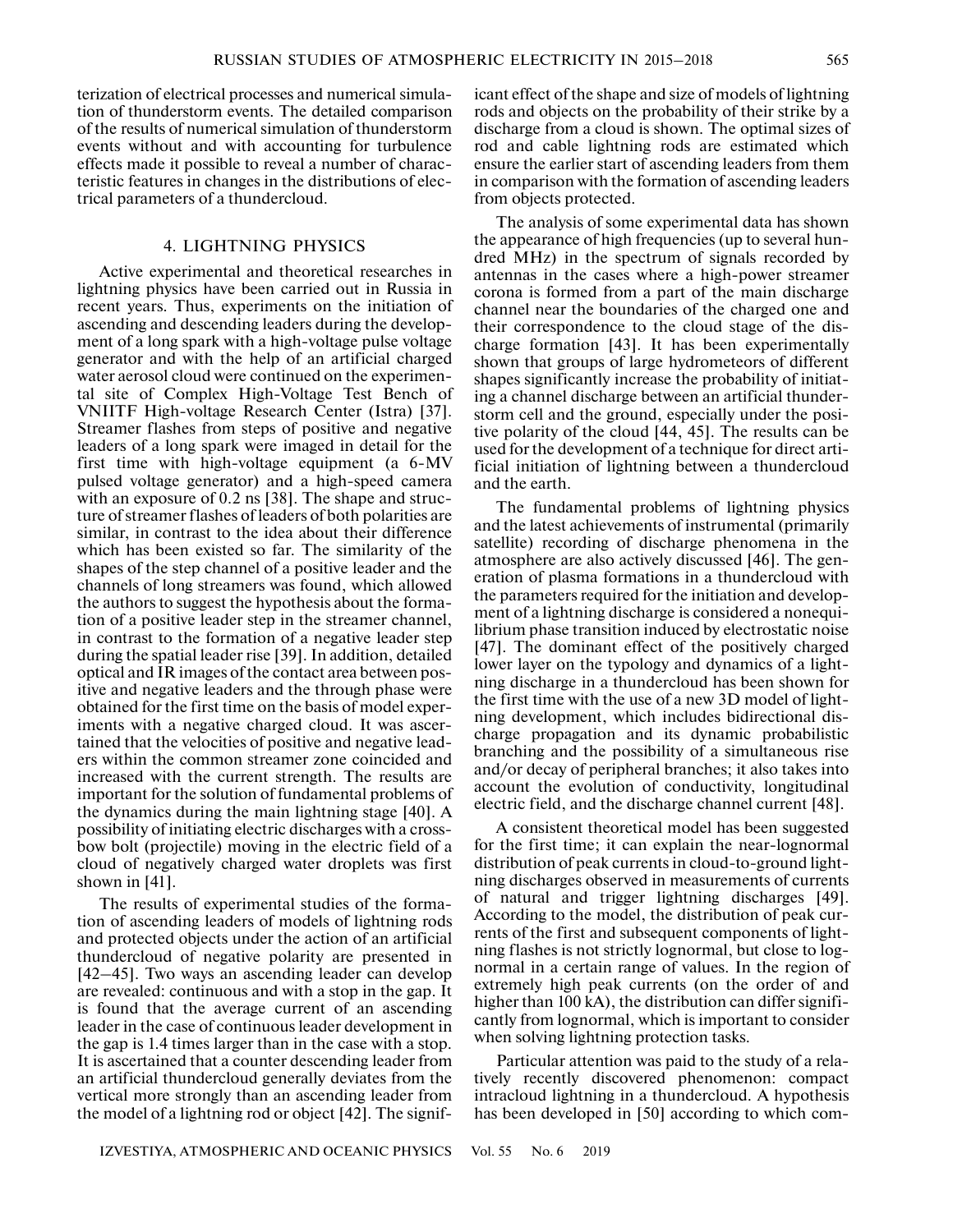pact intracloud lightning is a consequence of the development of avalanches of high-energy relativistic runaway electrons initiated by a wide atmospheric shower and runaway breakdown. Numerical simulation of the development of a positive streamer around charged water droplets at atmospheric pressure, typical of the thundercloud altitude and at different background fields, droplet sizes, and charges, was performed in [51].

A new fractal model of a compact intracloud lightning is suggested in [52, 53]. In this model, intracloud lightning is considered a result of an interaction of two (or more) bipolar streamer structures formed in a strong large-scale electric field of a thundercloud. It is shown that a single bipolar streamer structure accumulates significant electric charges of different signs near its ends while developing. The features of the electromagnetic radiation of a compact intracloud lightning are studied within the model suggested. It is shown that high-frequency radiation is negligible during the preliminary stage of compact lightning when compared to the main stage. A good correlation between a high-frequency radiation burst and the maximum of a low-frequency electric field pulse during the preliminary lightning stage is found; the high-frequency radiation spectrum has a power-law form with an exponent from  $-2$  to  $-1$ .

The scheme of wild fires in the climate model of the Obukhov Institute of Atmospheric Physics, Russian Academy of Sciences (CM IPA RAS), is expanded by taking into account the effect of lightning activity and population density on the frequency of fires and suppression of fires [54]. Using CM IPA RAS, numerical experiments were carried out in accordance with the conditions of the CMIP5 climate model comparison project (CoupledModelsIntercomparisonProject, phase 5). The frequency of lightning flashes was specified in accordance with the LIS/OTD satellite data. The calculations have shown the dominant role of the anthropogenic factor in the occurrence of wildfires, except for subpolar regions and, to a lesser extent, tropical and subtropical regions. Considering the relationship between the number of fires and lightning activity and population density in the model enhances the effect of wildfire parameters on the climate change in the tropics and subtropics when compared to the CM IPA RAS version, where the effect of fire sources on large-scale characteristics of wildfires is ignored.

# 5. HIGH-ALTITUDE DISCHARGES

The study of high-altitude discharges has been quite actively continued by Russian scientists. Satellite observations and laboratory and numerical simulations have been carried out. The work [55] is devoted to questions of the initiation of sprites. A spherical plasma inhomogeneity located at mesospheric altitudes in the quasi-electrostatic field of a thundercloud

is considered a possible reason for sprite formation. Assuming the control of plasma formation conductivity by the processes of collisional ionization and electron attachment to neutral molecules, a simple semianalytical model of ionization instability in a quasielectrostatic field is developed. A numerical radial symmetric self-consistent model of sprites at altitudes from 60 to 90 km is suggested in [56]. The disturbances of the ion, electron, and neutral particle concentrations and of the photon emission intensity at mesospheric altitudes are analyzed for a sprite at night. The toroidal structure of an electric field and sprite radiation are observed in the upper part of the diffuse region of the sprite due to the rapid displacement of the electric field. At altitudes of 83–87 km, a decrease in the electron concentration is associated with the enhancement of the effect of dissociative attachment to molecular oxygen, which significantly reduces the conductivity at these altitudes. The effect of thunderstorm activity on plasma-chemical processes in air at altitudes of 95–100 km is considered in [57]. It is shown that the electric fields of clouds, unipolarly charged after lightning discharges, increase the electron concentration at these altitudes, which should noticeably increase positioning errors in the global satellite system.

A series of papers are devoted to the orbit of the Chibis-M microsatellite: a universal transport and launching device for launching microsatellites with a mass of 40–50 kg has been designed. A procedure increasing the *Progress* cargo ship orbit altitude for orbiting microsatellites after it completes the main task of delivering cargo to the ISS was attempted for the first time; it ensured a significant economic effect. A fully functional MS complex was designed; the cycles of its tests and the spacecraft flight control circuits were worked out [58–60]. The prospects of a satellite study of low-frequency electromagnetic fields generated by both ordinary lightning in the troposphere and stratospheric and mesospheric electric discharges of sprite and blue jet types are analyzed in [61]. The sensitivity of devices required for recording different discharge effects on the atmosphere are estimated. The Vernov satellite observation results are analyzed in [62] in comparison with the Universitetsky-Tatyana-1,2 satellite data.

A laboratory simulation of high-altitude discharges is carried out by two Russian groups. At the Institute of Applied Physics, Russian Academy of Sciences, a setup has been created for the experimental study of high-voltage discharges in gas with the pressure gradient [63]; the possibility of simulating sprites and jets in the pressure gradient in a large plasma setup in a pulsed mode has been shown. The application of the so-called apokampic discharge to the simulation of high-altitude discharges is discussed in a number of works [64, 65].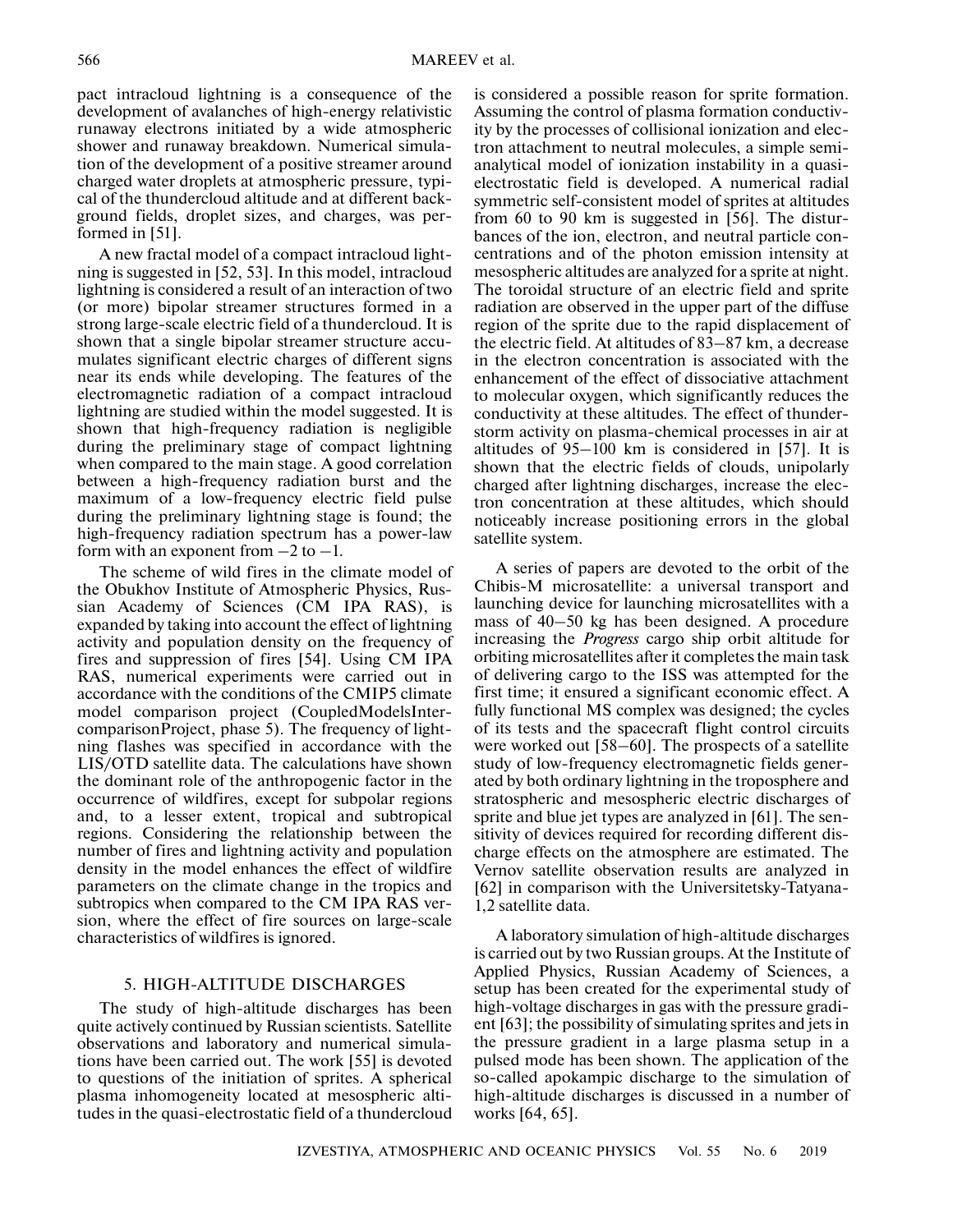# 6. HIGH-ENERGY PHENOMENA IN THE ATMOSPHERE

The study of high-energy phenomena in the Earth's atmosphere is a new direction in atmospheric physics, closely related to the study of high-altitude discharges. The phenomena of generation of energetic elementary particle fluxes in thunderstorm clouds are divided into two classes: terrestrial gamma-ray flashes (TGFs) and thunderstorm ground enhancements (TGE). The relationship and correlation between these two classes remain subjects of discussion.

The RELEC instrumentation complex operating onboard the Vernov satellite was used for the acquisition of additional data on TGFs at Budker Institute of Nuclear Physics, Russian Academy of Sciences (INP RAS), and the Russian Space Research Institute, Russian Academy of Sciences. The Vernov data were processed and served as a basis for the catalogue of TGFs [66]. TGFs in the catalogue are of  $\sim$ 400 μs in length; 10–40 gamma quanta are recorded for this time. Each TGF is accompanied by temporal profiles, spectral parameters, a geographical point, and the results of a comparison with data from other Vernov instruments. The flash recorded in the subpolar region over the Antarctica is considered a candidate to TGFs.

The development of processing techniques for high-energy events in the Earth's atmosphere is described in [67]; the results of the complex study of archive observation data of SPI gamma spectrometer accumulated for 7 years of the INTEGRAL observatory work are presented. The problems of in situ data processing are discussed, including a search algorithm and technique for the automatic classification of events detected (both terrestrial and cosmic gammaray flashes) on the basis of a set of criteria.

The location of the geographical regions of TGF excess/deficiency is compared with the location of regions of a high concentration of tropospheric impurities [68]. The (KNMI/NASA) OMI data on  $NO<sub>2</sub>$ content in the troposphere are used as a measure of tropospheric pollution. It is shown that the  $NO<sub>2</sub>$  content in the TGF "deficiency zones" is two-times higher than in the "excess zones." The additional analysis of the  $NO<sub>2</sub>$  concentration distribution around TGF sites on the basis of high-resolution WWLLN (WorldWideLightningLocationNetwork) radio data shows the absence of peculiarities in the  $NO<sub>2</sub>$  distribution on a scale of tens of kilometers, characteristic of urban agglomerations.

The status of world scientific research of fluxes of energetic particles originating in thunderstorm clouds and detected by ground-based detectors (TGEs) is determined by works at the Aragats cosmic station. A bulk of observation data on high-energy atmospheric phenomena is analyzed in [69–72]. The brief results are as follows. A TGE always interrupts after a lightning flash occurred in the same thundercloud. The analysis of the TGE spectra has shown the highenergy part of TGE to disappear immediately after a flash. A decrease in the density of a flux of energetic particles from a thunderstorm is concurrent with a lightning flash on the millisecond scale [71].

The key issue of atmospheric physics, i.e., the problem of initiating a lightning discharge, is fed by new TGE observations. The time resolution of the equipment used made it possible to relate the dynamics of an energetic particle flux to the redistribution of charges inside a thundercloud. Based on the model of avalanches of relativistic runaway electrons, the authors of work [70] state that the development of a TGE event in a thundercloud favors the initiation of a negative cloud-to-ground lightning discharge. The theoretical aspects of the physics of fluxes of energetic particles from thunderclouds are considered in [72]; the author declares the model of relativistic runaway electron avalanches to be sufficient for explaining observation data without the mechanism of relativistic feedback suggested by Dwyer.

The long-term cycle of experimental studies of variations in the cosmic-ray secondary particles during thunderstorms carried out at the Carpet array of Baksan Neutrino Observatory INP RAS provided grounds to assume the possibility of runaway breakdown in the atmosphere in the near-threshold mode [73, 74]. The breakdown is characterized by the presence of an electric field in the stratosphere with a potential difference of  $\sim$  100 MV [74]; in the field, runaway electrons, which generate gamma rays with energies up to 30 MeV, avalanche multiply. A non-self-sustaining glow discharge is a wider known analogue to the discharge assumed. The transition of a discharge to an independent state by the "cyclic generation" of bremsstrahlung photons is considered in [73]. The region of the breakdown type under study, which is more likely to form in the stratosphere between the top charge of a thundercloud and the ionosphere, should be accompanied by glow and disturb the electric and magnetic fields with a characteristic time of several minutes. This underlies the principle of discharge detection from measurement data. A correlation between long-term continuous thundercloud glow and the anomalous disturbance of the cosmic-ray secondary particles detected at the ground level is ascertained. The case of interruption of global micropulsations of the geomagnetic field due to slow runaway breakdown in the stratosphere in the threshold mode is described in [73]. The interaction of a thunderstorm front with the precipitation of protons into the atmosphere from the Earth's radiation belt due to seismic activity has been detected; the effect of seismic activity on the night glow is discussed in [74].

The measurements of the surface flows of energetic particles at the Tien-Shan cosmic ray station provided new data on extensive air showers and high-energy radiation of lightning discharges [75–77]. The energy spectrum of particles of a wide air shower in the range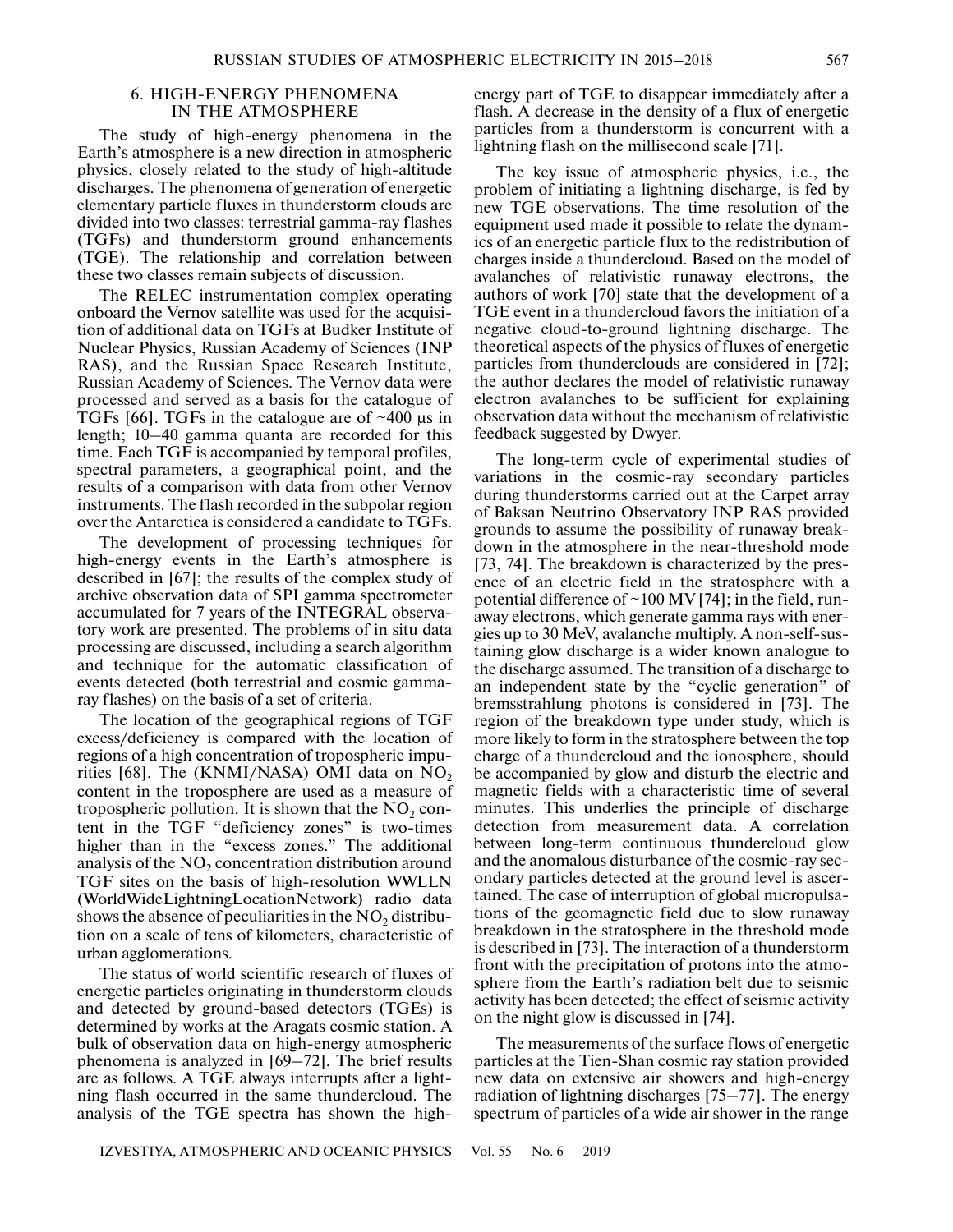$10^{14}-10^{17}$  eV is studied. High-energy lightning discharge radiation was observed within 10 s after a flash; gamma radiation, energetic electrons, and neutrons were simultaneously detected [76]. The time series of the neutron flux generated by atmospheric discharges were detected with the use of ground-based and underground detectors [75, 77]. A significant part of neutrons is emitted in a short period of time immediately after a discharge (200–400 μs). This time gap allows an assumption about neutron generation mainly in a dense medium (presumably in the soil).

Observations at the high-altitude Tien-Shan station made it possible to simultaneously detect radiation in the RF (0.1–30 MHz), IR (610–800 nm), UV  $(240-380 \text{ nm})$ , and soft X-ray  $(0.1-4 \text{ MeV})$  ranges [77]. The next step in the study of thunderstorm processes at the Tien-Shan station was the detection of optical, radio, and gamma radiation during the bright stage of a lightning discharge. In 2016, several hundred bursts of optical radiation due to nighttime lightning of  $\sim$ 30 thunderstorm events were recorded at a distance of 3–10 km from the source. The importance of observations of lightning discharges in a wide energy range for checking and comparing the consequences of different theoretical models of atmospheric discharges is shown. Among them, the so-called "dark discharge" ("dark lightning") is of special interest. The assumption about the existence of this discharge is based on the model of relativistic runaway electron avalanche. The detailed analysis of the relationship between energetic particle fluxes and lightning discharges, as well as possible conditions for the development of a dark discharge, is the direction of future research based on the ensemble of data on high-energy events, which continues to be replenished by data of observations at the high-altitude Aragats and Tien-Shan stations.

The data ensemble on high-energy events in the atmosphere is also enriched by observations of thundercloud electric field amplified neutron fluxes, which are among the main components of secondary cosmic rays. Preliminary results were obtained using a complex of devices created at Shafer Institute of Cosmophysical Research and Aeronomy, Siberian Branch, Russian Academy of Sciences, for the synchronous detection of variations in the neutron flux, electric-field strength, and electromagnetic radiation during lightning discharges [78]. The neutron flux intensity was measured with SNM-15 counters (resolution of 10 μs; in and without lead shell) during nearby lightning discharges around Yakutsk. Variations in the electric field and neutrons during snowstorms in polar Tiksi, with powerful snow charges and strong winds of up to 60 m/s, were analyzed. It was shown that the electricfield strength can reverse and reach 90 kV/m during the events under study, which is not accompanied by electric discharges and bursts of neutrons.

The data on amplifications of the neutron flux during a thunderstorm have also been successfully

used to study thunderstorm nuclear reactions [79]. The assumption has been verified about photonuclear reactions due to gamma quanta of the bremsstrahlung radiation of high-energy runaway electron avalanches, capable of developing in a thunderstorm electric field, as a cause of enhancement of the neutron flux. The importance of distinguishing between the response of detectors to neutrons, electrons, and gamma rays is discussed. The contribution of thunderstorms to variations in the content of atmospheric radiocarbon  ${}^{14}C$ , widely used for dating archaeological artifacts and works of art [80], is estimated. It is shown that the thunderstorm neutron flux per lightning discharge measured in thunderstorm active regions provides a local rate of radiocarbon production comparable to that by cosmic radiation. A previously unknown natural source of not only 14С radiocarbon, but also other isotopes in the atmosphere  $(^{13}N, ^{15}N, ^{15}O, ^{17}O, ^{13}C)$ , has been discovered.

#### 7. INTEGRATED TECHNIQUES FOR STUDYING THUNDERSTORMS

The study of regional peculiarities of the atmospheric electric field under the formation of thick convective (thunderstorm) clouds is of great importance, since variations in the field strength characterize the processes of electrization of weather phenomena developed in a region and provide information on the regional GEC parameters. Actual data on the effects of dangerous weather events (showers, thunderstorms, etc.), large-scale atmospheric circulations, and solar– terrestrial relationship on daily and seasonal variations in the atmospheric electric field in regions are still not enough to organize reliable disaster warning.

Joint research into the formation and electrization of thunderclouds through field observations and numerical simulation is important. Works [81, 82] are devoted to the joint analysis of instrumental observations of the LS8000 lightning recorder, meteorological radars, electric-field strength sensors, and results of numerical simulation of electric parameters of thick convective clouds with the use of a 3D model developed at the High Mountain Geophysical Institute. The analysis made it possible to identify the peculiarities of the effects of electric processes on the formation of microstructural characteristics of convective clouds and precipitation. A 3D nonstationary numerical model of thick convective cloud development was used with a detailed description of the hydrothermodynamic, microphysical, and electrical processes in an unstable atmosphere accounting the vertical profile of wind speed and direction. The model determined the volumetric charges of clouds, the electrostatic potential of a cloud created by these charges, and the horizontal and vertical components of the cloud electric field. In parallel with that, the model calculated the radar reflectivity of clouds at wavelengths of 3.2 and 10 cm for comparison with actual radar data. The model calculation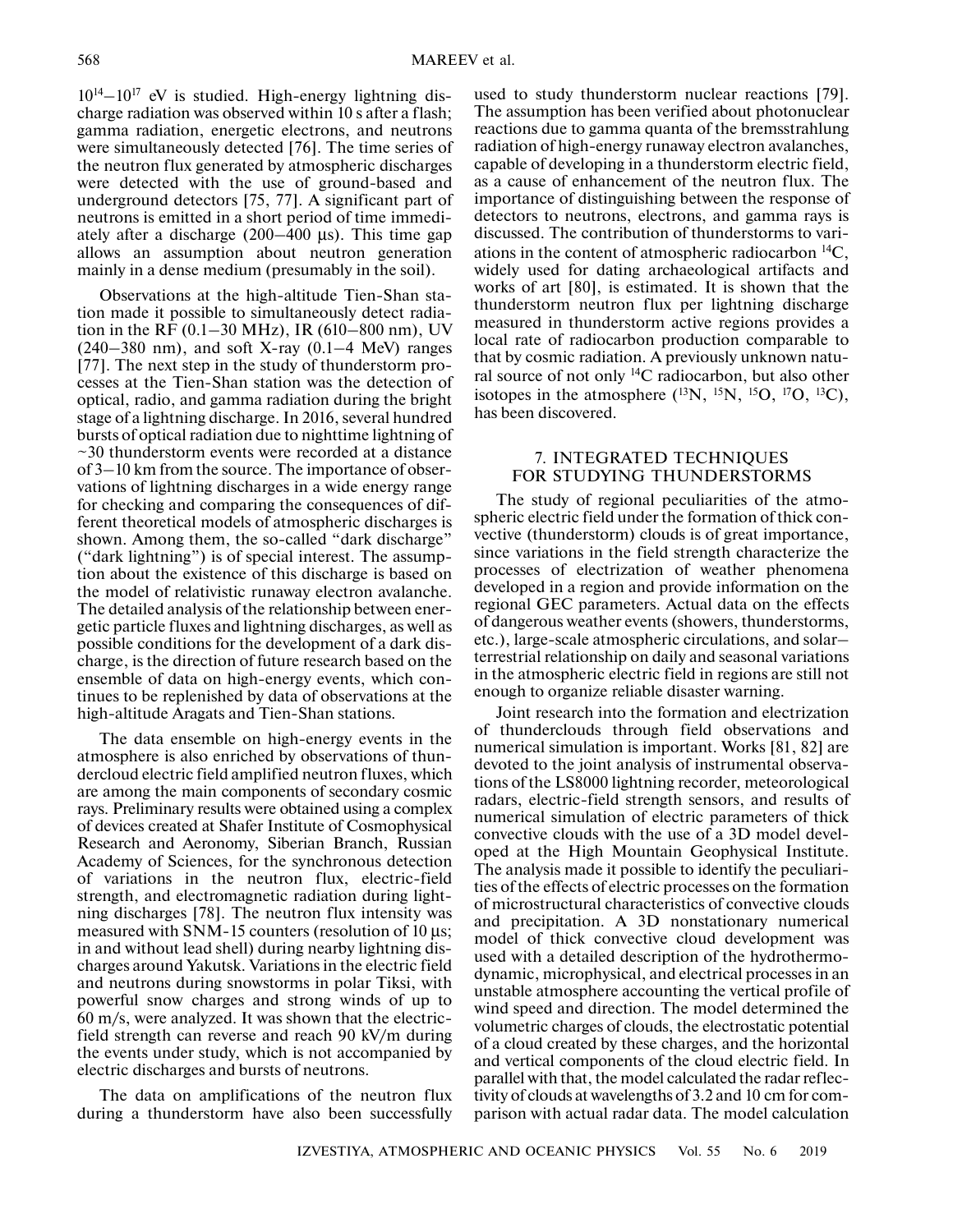results showed nonlinear character of interaction of processes in thick convective clouds and their important role in the formation of the cloud microstructure.

To identify the correlations between electric discharge and cumulonimbus cloud parameters during cloud development, simultaneous radar, radiometric (Meteosat/SEVIRI radiometer), and radio receiver measurements in the North Caucasus were analyzed [83]. A correlation was found between the scale of inhomogeneity of the cloud radiation temperature field and the frequency of electric discharges, as well as an increase in the electric discharge frequency with precipitation intensity: the electric discharge frequency attained its maximum at a precipitation rate of about 70 mm/h.

The analysis of MPL-5 radar and LS8000 lightning direction finder data on the development of a thick thundercloud in [84] showed a correlation between the total LF lightning current and the LF and VHF lightning frequency. According to the measurements, the total charge transferred by negative lightning discharges from a cloud to the ground is 387 C; the average charge per lightning is 0.44 C. To study a thick thunderstorm cloud above Pyatigorsk on May 29, 2012, accompanied by a strong hail, a 3D nonstationary model of a convective cloud was used [85]. The cloud parameters that were calculated made it possible to analyze the evolution of the precipitation field and charge structure during cloud development.

Studies of radio emission from close thunderstorms carried out in the Nizhny Novgorod region have shown that radio emission is concentrated in time intervals of fractions of microsecond in length, with an interpulse gap of several microseconds, and it does not show a smooth increase [86]. Radio emission is recorded not only during lightning discharges, but also in the gaps between them. A significant dependence of thunderstorm activity on the underlying surface type was shown and confirmed in [87, 88]. Thus, the intensity of thunderstorms over a megalopolis is 46% higher than over underpopulated territories on average. At the same time, the intensity of thunderstorms over dense forests is about 2.4 times higher than over farmland.

The results of 5-year study of thunderstorm activity in different North Asian regions are presented in [89]. Data on such parameters as the density of ground discharges and the corresponding currents are required for more effective lightning protection. The lack of regular satellite and ground-based observations in this region caused the use of WWLLN global network data. The average efficiency of lightning detection by this system was about 15% for cloud-to-ground discharges and more than 30% for lightning with a peak current higher than 100 kA in 2012. According to this work, the average density of lightning discharges showed a gradual increase over that period, and the number of intracloud discharges prevailed over the cloud-to-ground discharges. It should be noted that the probability of detection of intracloud discharges by the WWLLN

network is quite small. In Central Yakutia, the share of cloud-to-ground lightning was 40–60% in the summer. When averaging the thunderstorm points over a grid of  $0.25^{\circ} \times 0.25^{\circ}$ , local maxima of the thunderstorm frequency were found, which were caused by the relief.

# **CONCLUSIONS**

Studies of atmospheric electricity in the Russian Federation received a new impetus for the development in 2015–2018. A wide range of experimental and theoretical studies of fair-weather electricity and the effect of atmospheric ions and aerosols on it were performed. Experimental and theoretical studies of the global electric circuit were carried out, including with the use of climate and chemistry-climate models. A complex of experiments were carried out in the field of physics of lightning and lightning protection, including with the use of unique laboratory test benches and the Complex High-Voltage Test Bench of VNIITF High-Voltage Research Center (Istra). Studies of climatology of atmospheric electrical phenomena and regional meteorological features of thunderstorms were successfully continued in several Russian regions; thunderstorm simulation and forecasting techniques were improved. Numerous laboratory experiments were carried out with the aim of studying the features of development of lightning discharges, both cloud-to-ground and earth–ionosphere. The Chibis-M microsatellite was orbiting; its main task is to study discharge phenomena in the upper atmosphere. The Vernov satellite observation results are analyzed. Measurements of the surface fluxes of energetic particles made at the Tien-Shan station provided new data on extensive air showers and high-energy radiation of lightning discharges.

The following conferences on atmospheric electricity have been successfully held in the past three years: V and VI International Lightning Protection Conferences (St. Petersburg, 2016 and 2018) and the Second and Third "Global Electric Circuit" all-Russian conferences (Borok, Yaroslavl Region, 2015 and 2017). Russian scientists (12 people, including 11 representatives from RAS institutions) took an active part in the 16th International Conference on Atmospheric Electricity (ICAE2018, Nara, Japan, June 2018), which is held every four years and is the main international forum on atmospheric electricity.

#### FUNDING

This work was performed within the State Assignment for Institute of Applied Physics, Russian Academy of Sciences (project no. 0035-2019-0010).

# REFERENCES

1. A. A. Toropov, V. I. Kozlov, and R. R. Karimov, "Variations in the atmospheric electric field according to observations in Yakutsk," Nauka Obraz., No. 2, 58–65 (2016).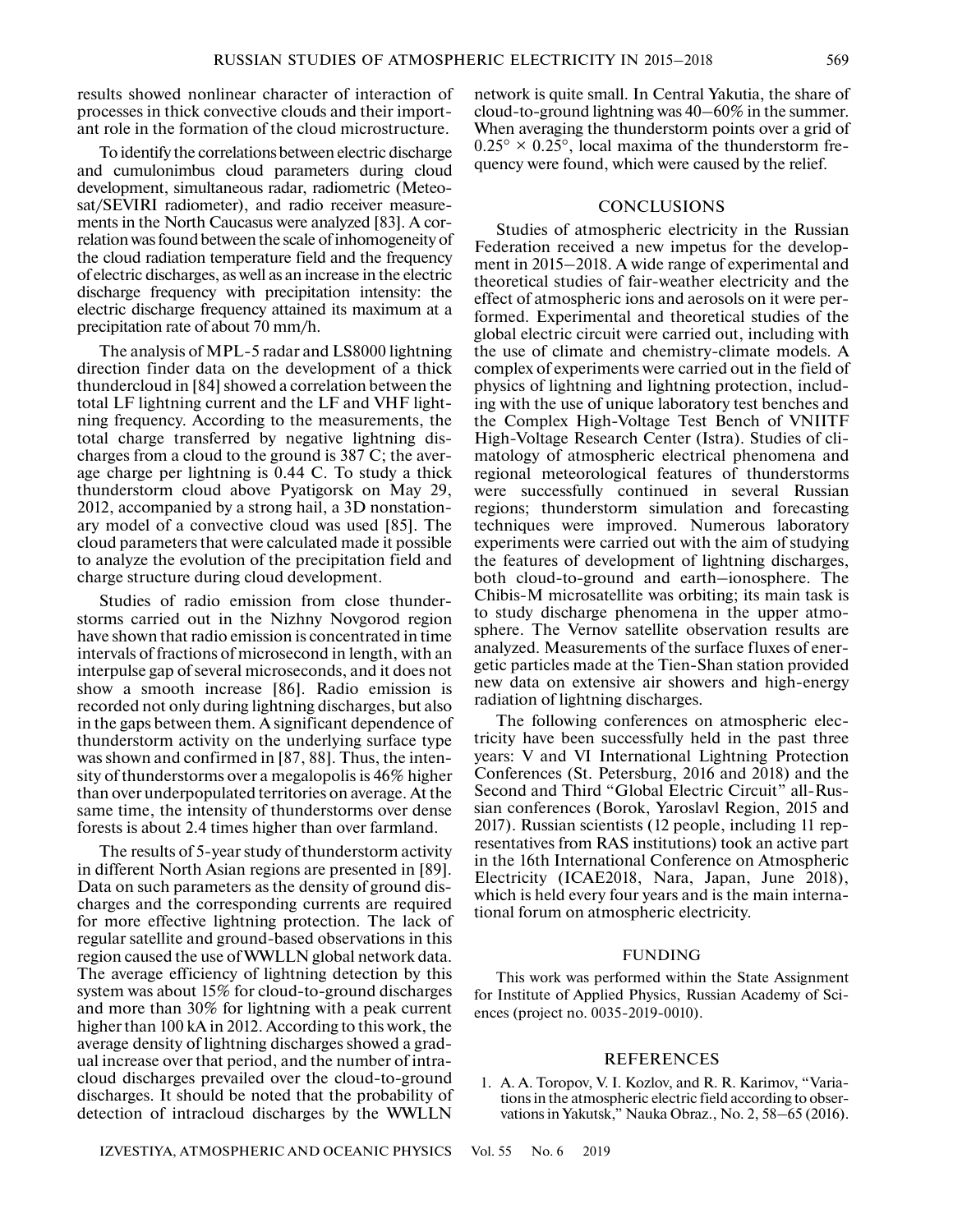- 2. S. V. Anisimov, S. V. Galichenko, and E. A. Mareev, "Electrodynamic properties and height of atmospheric convective boundary layer," Atmos. Res. **194**, 119–129 (2017).
- 3. A. A. Redin, G. V. Kupovykh, T. V. Kudrinskaya, et al., "Atmospheric electricity observations as a method for controlling the technogenic influence n the atmosphere," Tekhnol. Tekhnos. Bezop., No. 1, 271–277 (2017).
- 4. I. N. Panchishkina, G. G. Petrova, and A. I. Petrov, "Experimental study of charge vertical transfer in surface air layer," Geomagn. Aeron. (Engl. Transl.) **57** (3), 347–351 (2017).
- 5. K. N. Pustovalov and P. M. Nagorskii, "Comparative analysis of electric state of surface air layer during passage of cumulonimbus clouds in warm and cold seasons," Atmos. Oceanic Opt. **31** (6), 685–689 (2018).
- 6. S. V. Anisimov and N. M. Shikhova, "Fractal properties of aeroelectric pulsations," Geofiz. Issled. **16** (4), 41–58 (2015).
- 7. T. V. Kudrinskaya, G. V. Kupovykh, and A. A. Redin, "Solar activity effect on electric field variations in the atmospheric surface layer," Izv. Vyssh. Uchebn. Zaved., Fiz. **59** (12), 217–221 (2016).
- 8. S. V. Anisimov and S. V. Galichenko, "Radon transport and the formation of the electric state of the atmospheric boundary layer," Fundam. Prikl. Gidrofiz. **9** (4), 7– 14 (2016).
- 9. A. G. Klovo, G. V. Kupovykh, S. S. Svidel'skii, et al., "Investigations of the electric layer structure in the surface atmosphere," Izv. Vyssh. Uchebn. Zaved., Sev.- Kavk. Reg., Estestv. Nauki, No. **1**, 88–95 (2018).
- 10. G. V. Kupovykh, A. G. Klovo, D. V. Timoshenko, et al., "Approximate analytical solution of the problem of the electrodynamic state of the surface atmosphere under aerosol pollution conditions," Izv. Vyssh. Uchebn. Zaved., Sev.-Kavk. Reg., Estestv. Nauki, No. 2, 84–89 (2018).
- 11. V. N. Morozov, G. V. Kupovykh, A. A. Redin, et al., "Nonstationary physical and mathematical modeling of electric processes in the atmospheric surface layer taking into account submicron-sized aerosol particles," Tr. Gl. Geofiz. Obs. im. A.I. Voeikova, No. 584, 36–56 (2017).
- 12. N. N. Slyunyaev, E. A. Mareev, and A. A. Zhidkov, "On the variation of the ionospheric potential due to large-scale radioactivity enhancement and solar activity," J. Geophys. Res.: Space Phys. **120** (8), 7060–7082 (2015).
- 13. N. N. Slyunyaev and A. A. Zhidkov, "On parameterization of the global electric circuit generators," Radiophys. Quantum Electron. **59** (3), 199–216 (2016).
- 14. A. A. Namgaladze and M. I. Karpov, "Conduction current and extraneous electric current in the global electric circuit," Russ. J. Phys. Chem. B **9** (5), 754–757 (2015).
- 15. V. N. Morozov, L. G. Sokolenko, and B. G. Zainetdinov, "The global electric circuit in the atmosphere: Theoretical models and experimental data," Tr. Gl. Geofiz. Obs. im. A.I. Voeikova, No. **589**, 98–113 (2018).
- 16. A. V. Kalinin and N. N. Slyunyaev, "Initial–boundary value problems for the equations of the global atmospheric electric circuit," J. Math. Anal. Appl. **450** (1), 112–136 (2017).
- 17. N. A. Denisova and A. V. Kalinin, "Influence of the choice of boundary conditions on the distribution of

the electric field in models of the global electric circuit," Radiophys. Quantum Electron. **61** (10), 741–751 (2018).

- 18. N. N. Slyunyaev, A. V. Kalinin, and E. A. Mareev, "Thunderstorm generators operating as voltage sources in global electric circuit models," J. Atmos. Sol.-Terr. Phys. **183**, 99–109 (2019).
- 19. V. V. Denisenko and O. E. Yakubailik, "Taking account of topography when calculating the resistance of the global atmospheric conductor," Soln.-Zemnaya Fiz. **1** (1), 104–108 (2015).
- 20. V. N. Morozov, "Penetration of nonstationary ionospheric electric fields into lower atmospheric layers in the global electric circuit model," Geomagn. Aeron. (Engl. Transl.), **58** (1), 113–118 (2018).
- 21. V. V. Denisenko, S. A. Nesterov, M. Y. Boudjada, et al., "A mathematical model of quasistationary electric field penetration from ground to the ionosphere with inclined magnetic field," J. Atmos. Sol.-Terr. Phys. **179**, 527–537 (2018).
- 22. V. V. Denisenko, "Estimate for the strength of the electric field penetrating from the Earth's surface to the ionosphere," Russ. J. Phys. Chem. B **9** (5), 789–795 (2015).
- 23. V. V. Denisenko, M. J. Rycroft, and R. G. Harrison, "Mathematical simulation of the ionospheric electric field as a part of the global electric circuit," Surv. Geophys. **40** (1), 1–35 (2019).
- 24. S. A. Pulinets, D. P. Ouzounov, A. V. Karelin, et al., "Physical bases of the generation of short-term earthquake precursors: A complex model of ionization-induced geophysical processes in the lithosphere–atmosphere–ionosphere–magnetosphere system," Geomagn. Aeron. (Engl. Transl.) **55** (4), 521–538 (2015).
- 25. V. V. Denisenko, M. Y. Boudjada, and H. Lammer, "Propagation of seismogenic electric currents through the Earth's atmosphere," J. Geophys. Res.: Space Phys. **123** (5), 4290–4297 (2018).
- 26. I. M. Gubenko and K. G. Rubinshtein, "Analysis of the results of thunderstorm forecasting based on atmospheric instability indices using the WRF-ARW numerical model data," Russ. Meteorol. Hydrol. **40** (1), 16– 24 (2015).
- 27. S. O. Dementyeva, N. V. Ilin, and E. A. Mareev, "Calculation of the lightning potential index and electric field in numerical weather prediction models," Izv., Atmos. Ocean. Phys. **51** (2), 186–192 (2015).
- 28. M. V. Shatalina, S. O. Dementyeva, and E. A. Mareev, "Monitoring and simulation of thunderstorm events in the Nizhny Novgorod region: The strong thunderstorm of June 1–2, 2015," Meteorol. Gidrol., No. 11, 81–87 (2016).
- 29. I. M. Gubenko and K. G. Rubinshtein, "Thunderstorm activity forecasting based on the model of cumulonimbus cloud electrification," Russ. Meteorol. Hydrol. **42** (2), 77–87 (2017).
- 30. L. I. Kolomeets and S. P. Smyshlyaev, "Direct and inverse effects between thunderstorm activity, temperature, and atmospheric composition in a regional scale: sensitivity tests with WRF-CHEM," Tr. Gl. Geofiz. Obs. im. A.I. Voeikova, No. **585**, 187–211 (2017).
- 31. N. E. Veremei, Yu. A. Dovgalyuk, V. Gopalakrishnan, et al., "Studying the effects of severe aerosol pollution of the atmosphere on the dynamics of cumulonimbus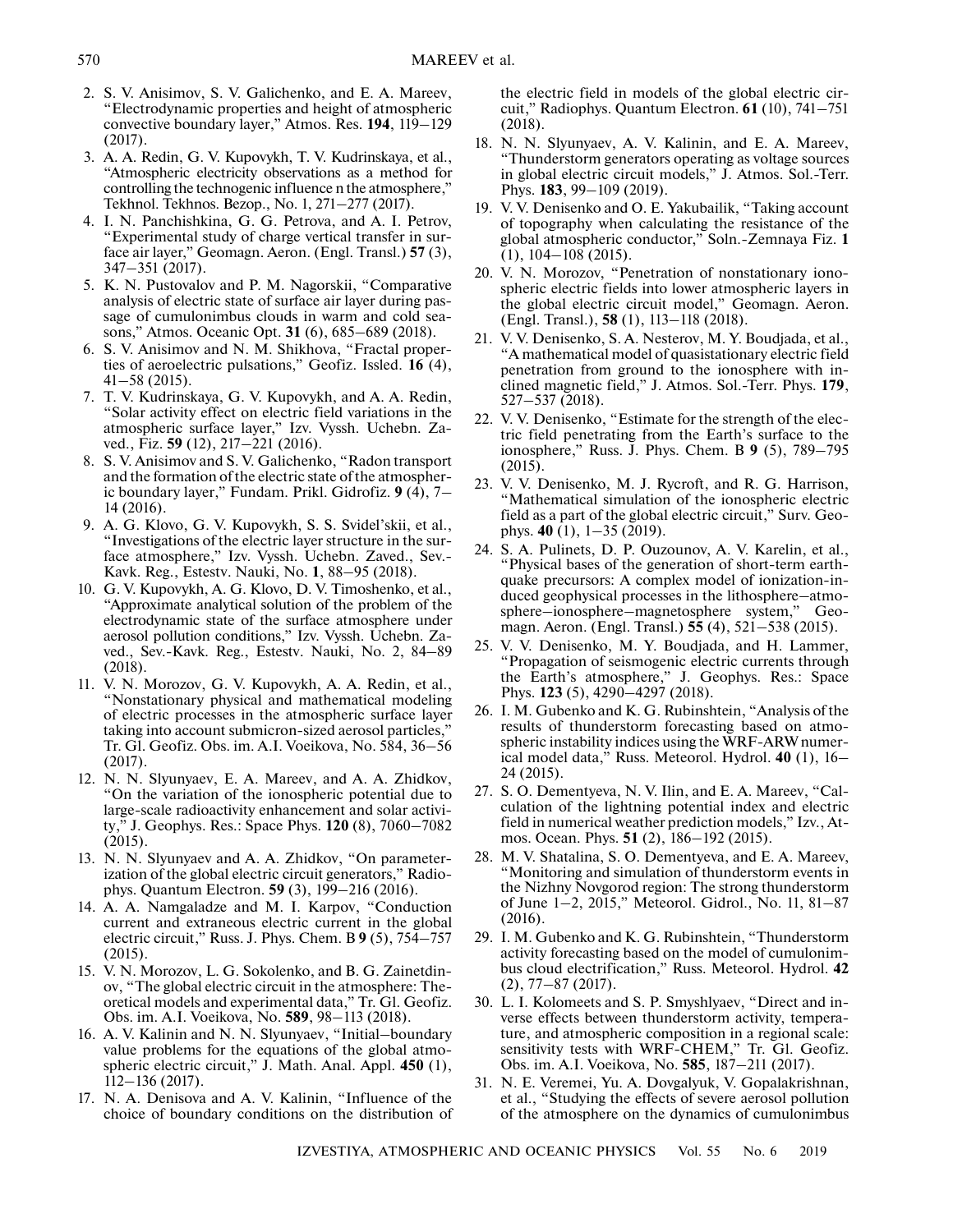cloud charge structure by numerical modeling," Russ. Meteorol. Hydrol. **40** (12), 777–786 (2015).

- 32. G. I. Gorchakov, V. M. Kopeikin, A. V. Karpov, et al., "Variations in specific discharge of saltating sands in wind-sand flow over a deserted area," Opt. Atmos. Okeana **29** (1), 31–39 (2016).
- 33. G. I. Gorchakov, A. V. Karpov, V. M. Kopeikin, et al., "Influence of the Saffman force, lift force, and electric force on sand grain transport in a wind–sand flow," Dokl. Earth Sci. **467** (1), 314–319 (2016).
- 34. E. A. Mareev and S. O. Dementyeva, "The role of turbulence in thunderstorm, snowstorm, and dust storm electrification," J. Geophys. Res.: Atmos. **122** (13), 6976–6988 (2017).
- 35. S. O. Dementyeva and E. A. Mareev, "Modeling of electrical parameters of thunderstorms including turbulent effects," Radiophys. Quantum Electron. **61** (8– 9), 563–573 (2019).
- 36. S. O. Dementyeva and E. A. Mareev, "On the contribution of turbulence to the electrification of thunderclouds," Izv., Atmos. Ocean. Phys. **54** (1), 25–31 (2018).
- 37. A. Yu. Kostinskiy, V. S. Syssoev, N. A. Bogatov, et al., "Observation of a new class of electric discharges within artificial clouds of charged water droplets and its implication for lightning initiation within thunderclouds," Geophys. Res. Lett. **42** (19), 8165–8171 (2015).
- 38. V. A. Rakov, E. A. Mareev, M. D. Tran, et al., "Highspeed optical imaging of lightning and sparks: Some recent results," IEEJ Trans. Power Energy **138** (5), 321– 326 (2018).
- 39. A. Yu. Kostinskiy, V. S. Syssoev, N. A. Bogatov, et al., "Abrupt elongation (stepping) of negative and positive leaders culminating in an intense corona streamer burst: Observations in long sparks and implications for lightning," J. Geophys. Res.: Atmos. **123** (10), 5360– 5375 (2018).
- 40. A. Yu. Kostinskiy, V. S. Syssoev, N. A. Bogatov, et al., "Observations of the connection of positive and negative leaders in meter-scale electric discharges generated by clouds of negatively charged water droplets," J. Geophys. Res.: Atmos. **121** (16), 9756–9766 (2016).
- 41. A. Y. Kostinskiy, V. S. Syssoev, E. A. Mareev, et al., "Electric discharges produced by clouds of charged water droplets in the presence of moving conducting object," J. Atmos. Sol.-Terr. Phys. **135**, 36–41 (2015).
- 42. A. G. Temnikov, A. V. Orlov, L. L. Chernenskii, et al., "Study of mechanisms for the formation of jointly evolving uplifting leaders as a stage of lightning exposure of ground-based objects," Vestn. Mosk. Energ. Inst., No. 5, 58–64 (2015).
- 43. A. G. Temnikov, A. V. Orlov, L. L. Chernenskii, et al., "Study of shock place detection systems and lightning discharge parameters using an artificial thunderstorm cloud," Vestn. Mosk. Energ. Inst., No. 6, 80–86 (2015).
- 44. A. G. Temnikov, L. L. Chernenskii, A. V. Orlov, et al., "Application of artificial thunderstorm cells for the investigation of lightning initiation problems between a thundercloud and the ground," Thermal Eng. **64** (3), 994–1006 (2017).
- 45. A. G. Temnikov, L. L. Chernenskii, A. V. Orlov, et al., "Physical modeling of processes generating subsequent negative lightning strikes with the use of artificial thunderstorm cells," Tech. Phys. Lett. **44** (9), 783–786 (2018).
- 46. D. I. Iudin, S. S. Davydenko, V. M. Gotlib, et al., "Physics of lightning: new model approaches and prospects for satellite observations," Phys.-Usp. **61** (8), 766–778 (2018).
- 47. D. I. Iudin, F. D. Iudin, and M. Hayakawa, "Modeling of the intracloud lightning discharge radio emission," Radiophys. Quantum Electron. **58** (3), 173–184 (2015).
- 48. D. I. Iudin, V. A. Rakov, E. A. Mareev, et al., "Advanced numerical model of lightning development: Application to studying the role of LPCR in determining lightning type," J. Geophys. Res.: Atmos. **122** (12), 6416–6430 (2017).
- 49. N. N. Slyunyaev, E. A. Mareev, V. A. Rakov, et al., "Statistical distributions of lightning peak currents: Why do they appear to be lognormal?," J. Geophys. Res.: Atmos. **123** (10), 5070–5089 (2018).
- 50. L. P. Babich, E. I. Bochkov, and I. M. Kutsyk, "Numerical simulation of compact intracloud discharge and generated electromagnetic pulse," Dokl. Earth Sci. **462** (2), 569–599 (2015).
- 51. L. P. Babich, E. I. Bochkov, I. M. Kutsyk, et al., "Numerical simulation of positive streamer development in thundercloud field enhanced near raindrops," JETP Lett. **103** (7), 449–454 (2016).
- 52. D. I. Iudin and S. S. Davydenko, "Fractal model of a compact intracloud discharge. I. Features of the structure and evolution, Radiophys. Quantum Electron. **58** (7), 477–496 (2015).
- 53. Davydenko S.S., Iudin D.I. "Fractal model of a compact intracloud discharge. II. Specific features of electromagnetic emission," Radiophys. Quantum Electron. **59** (7), 560–575 (2016).
- 54. A. V. Eliseev, I. I. Mokhov, and A. V. Chernokulsky, "The influence of lightning activity and anthropogenic factors on large-scale characteristics of natural fires," Izv., Atmos. Ocean. Phys. **53** (1), 1–11 (2017).
- 55. V. V. Surkov and M. Hayakawa, "Semianalytical models of sprite formation from plasma inhomogeneities," Geomagn. Aeron. (Engl. Transl.) **56** (6), 724–732 (2016).
- 56. A. A. Evtushenko and F. A. Kuterin, "Self-consistent model of a night sprite," Radiophys. Quantum Electron. **59** (12), 962–971 (2017).
- 57. N. V. Ardelyan, V. L. Bychkov, G. V. Golubkov, et al., "Influence of thunderstorm activity on the parameters of air plasma in the ionosphere," Russ. J. Phys. Chem. B **12** (7), 749–754 (2018).
- 58. L. M. Zelenyi, S. I. Klimov, V. N. Angarov, et al., "The *Chibis-M* microsatellite project. History of creation and implementation," Mekh., Upr. Inf. **7** (4), 91–118 (2015).
- 59. L. M. Zelenyi, S. I. Klimov, V. N. Angarov, et al., "Space experiment *Mikrosputnik* in the Russian segment of the international space station," Kosm. Tekh. Tekhnol., No. 3, 26–37 (2015).
- 60. S. I. Klimov, V. N. Angarov, V. M. Gotlib, et al., "Specific features of space research on microsatellite platforms integrated into the infrastructure of the Russian segment of the international space station," Izv. Vyssh. Uchebn. Zaved., Priborostr. **59** (6), 435–442 (2016).
- 61. K. S. Mozgov, N. S. Nosikova, S. I. Renskii, et al., "Study of the lightning activity influence on the near-Earth space environment," Kosmonavt. Raketostr., No. 5, 148–161 (2018).
- 62. P. A. Klimov, G. K. Garipov, B. A. Khrenov, et al., "Transient atmospheric events measured by detectors